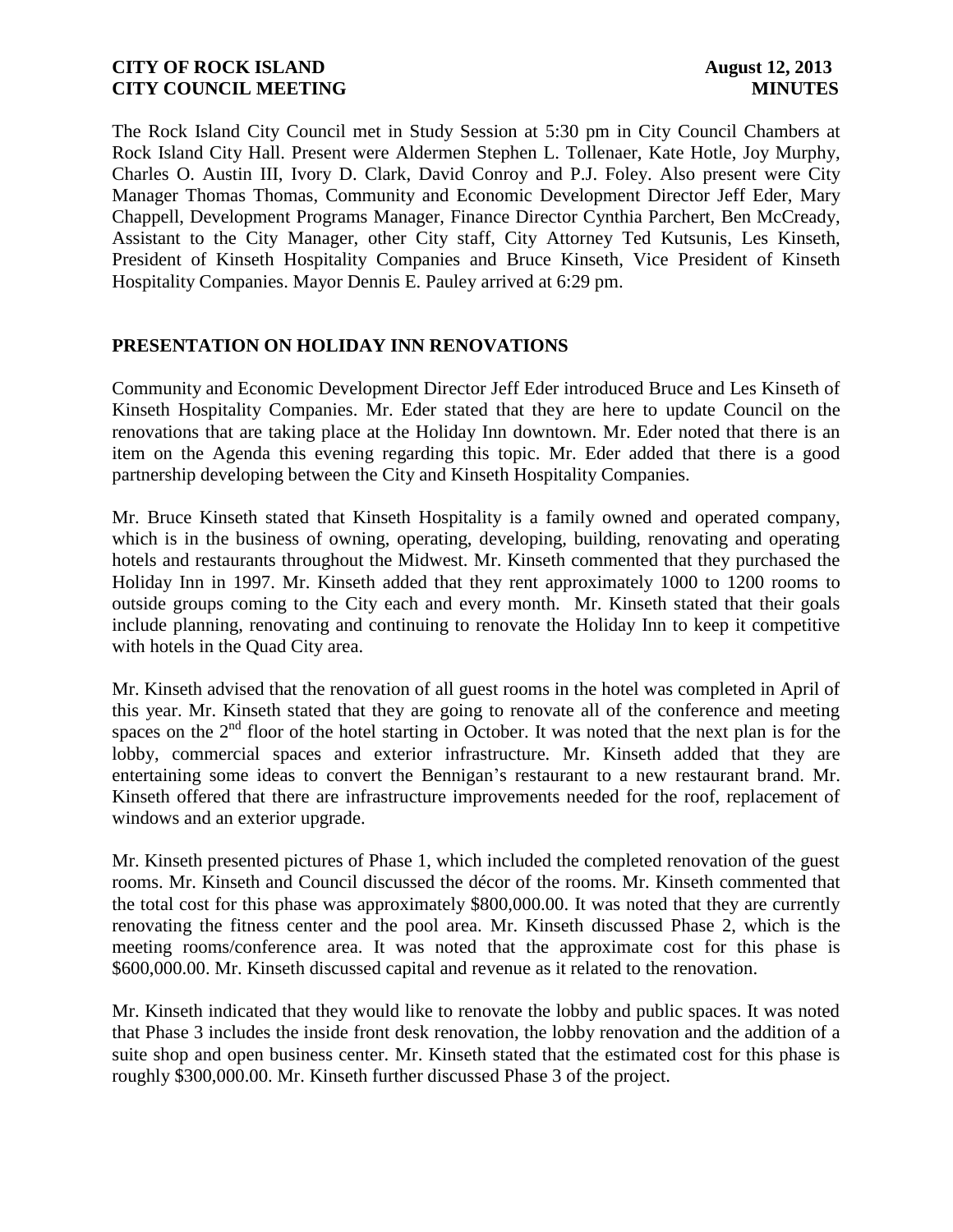Mr. Kinseth advised that Phase 4 is more long term and it is in the planning stage. It was noted that this phase includes renovating the exterior and infrastructure in which some of the components will include; enclosing the stair tower, renovating the  $9<sup>th</sup>$  floor, which houses the mechanical equipment, replace skylights to pool and fitness area, a new color scheme and a variety of other enhancements. Mr. Kinseth commented that the approximate cost is \$1,400,000.00. Mr. Kinseth discussed exploring options to convert the current restaurant to another restaurant brand.

Council discussed Mr. Kinseth's presentation.

### **DISCUSSION ON BUDGET CALENDAR YEAR**

Finance Director Cynthia Parchert discussed changing the fiscal year end (March  $31<sup>st</sup>$ ) to a calendar year end (December  $31<sup>st</sup>$ ). Ms. Parchert presented to Council the advantages and disadvantages of the City changing to a calendar year end.

Ms. Parchert advised that the City of Moline changed to a December  $31<sup>st</sup>$  year end in 2002 and East Moline has just changed their fiscal year to a December  $31<sup>st</sup>$  year end. Ms. Parchert then discussed the advantages to changing to a calendar year end. Ms. Parchert advised that it would coincide with the property tax levy setting process. Ms. Parchert noted that projects could be bid earlier if the budget is adopted at an earlier time. Ms. Parchert added that this could render a savings because contractors bid more competitively earlier in the season. Ms. Parchert advised that some statistical reports published by various City departments are currently on a calendar year. Ms. Parchert added that by changing to a calendar year, this will simplify the process.

Ms. Parchert stated that Motor Fuel Tax audits conducted by the State are based on a calendar year as well as annual W-2 and 1099 tax forms. Ms. Parchert added that health insurance deductibles are also based on a calendar year, and if the City changes its fiscal year to a calendar year, it would be less confusing for employees. Ms. Parchert explained that by changing to a calendar year end, most construction projects would be completed and paid in full by December; this would eliminate the need for reviewing projects to determine Construction in Process or Retainage Payable. Ms. Parchert advised that there is a one-time benefit with the property tax levy in which a full year of levy will support a shortened nine month budget year.

Next, Ms. Parchert discussed the disadvantages of converting to a calendar year end. Ms. Parchert explained that by changing to a calendar year end could make the tax levy more confusing because the tax levy recommendation and final operating budget would be reviewed at the same time. Another disadvantage Ms. Parchert commented on was that the City's union contracts are based on a fiscal year beginning April  $1<sup>st</sup>$  to March  $31<sup>st</sup>$ . Ms. Parchert stated that another disadvantage is that the City would have to pay for one nine month audit. Ms. Parchert stated that a calendar year end is a common year end, particularly in the for-profit corporate entities. Ms. Parchert added that as a result, the City's audit fees would most likely increase due to the increased demand. Ms. Parchert explained that for the first year, it will be difficult to conduct an analysis comparing revenues and expenditures from one year to the next due to the shortened fiscal year.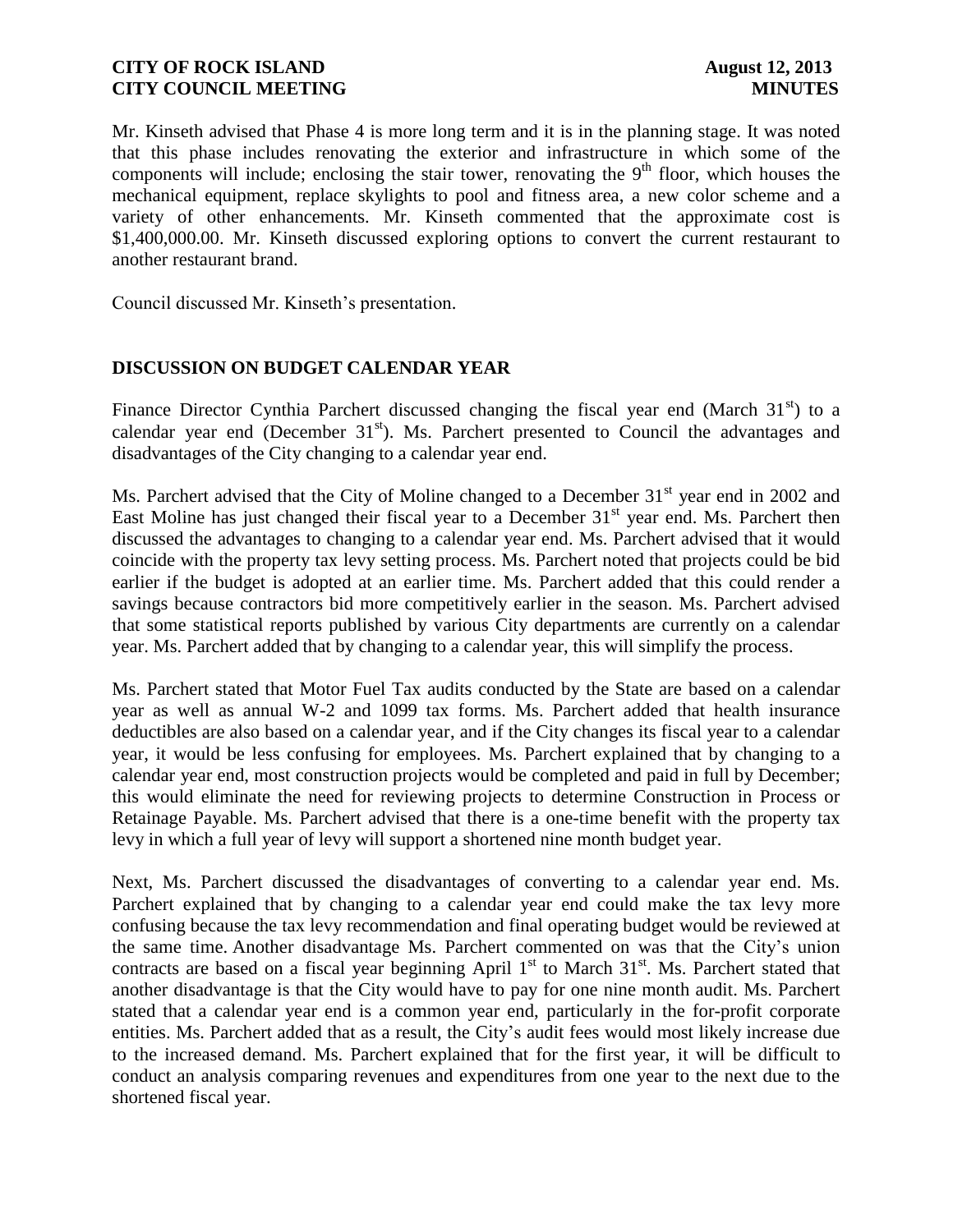Ms. Parchert indicated that if the fiscal year end is changed to a calendar year end, there will be some challenges for the current processes that are tied to the City's fiscal year end and these processes would have to be changed to a new calendar year end. These process changes include; setting health insurance premiums; setting inter-fund self-insurance premiums; addressing employee leave time usages for vacation, personal, bonus and comp.; payment of tuition reimbursement, which is included in some union contracts; and insurance open enrollment. Ms. Parchert further stated that since block grant dollars are not finalized until later in the year, the City would be operating for approximately nine months using estimated amounts. Ms. Parchert also noted that software costs would be incurred to make necessary revisions to the City's current software packages.

Council discussed Ms. Parchert's presentation as it related to cost, time, savings and the benefits to citizens. It was noted that a report will be on the August  $26<sup>th</sup>$  Agenda for Council consideration.

### **MISCELLANEOUS (Beijing, China Delegation)**

City Manager Thomas advised that in the last couple of months, administrators from Beijing, China have been touring different cities and talking to managers and directors on how they run their local governments.

Ben McCready, Assistant to the City Manager stated that this delegation from Beijing, China includes government officials that represent a wide array of government organizations that provide services to residents of Beijing on a daily basis. Mr. McCready added that they are here for two days to observe and learn about the role of local government in Rock Island. Mr. McCready commented that they are spending two months in the United States to study public administration and public policy.

At this time, a representative and interpreter for the delegation introduced each official. The leader of the Beijing Delegation said a few words. The leader then presented an official gift (Beijing Garden Expo Commemorative Medallion Set) from the City of Beijing to the City of Rock Island. Mayor Pauley accepted the gift.

### **ADJOURNMENT**

A motion made by Alderman Hotle and seconded by Alderman Murphy to adjourn the meeting carried by the following Aye and No vote. Those voting Aye being; Alderman Tollenaer, Alderman Hotle, Alderman Murphy, Alderman Austin, Alderman Clark, Alderman Conroy and Alderman Foley; those voting No, none. The meeting was adjourned at 6:35 pm.

> \_\_\_\_\_\_\_\_\_\_\_\_\_\_\_\_\_\_\_\_\_\_\_\_\_\_\_\_\_\_ Aleisha L. Patchin, City Clerk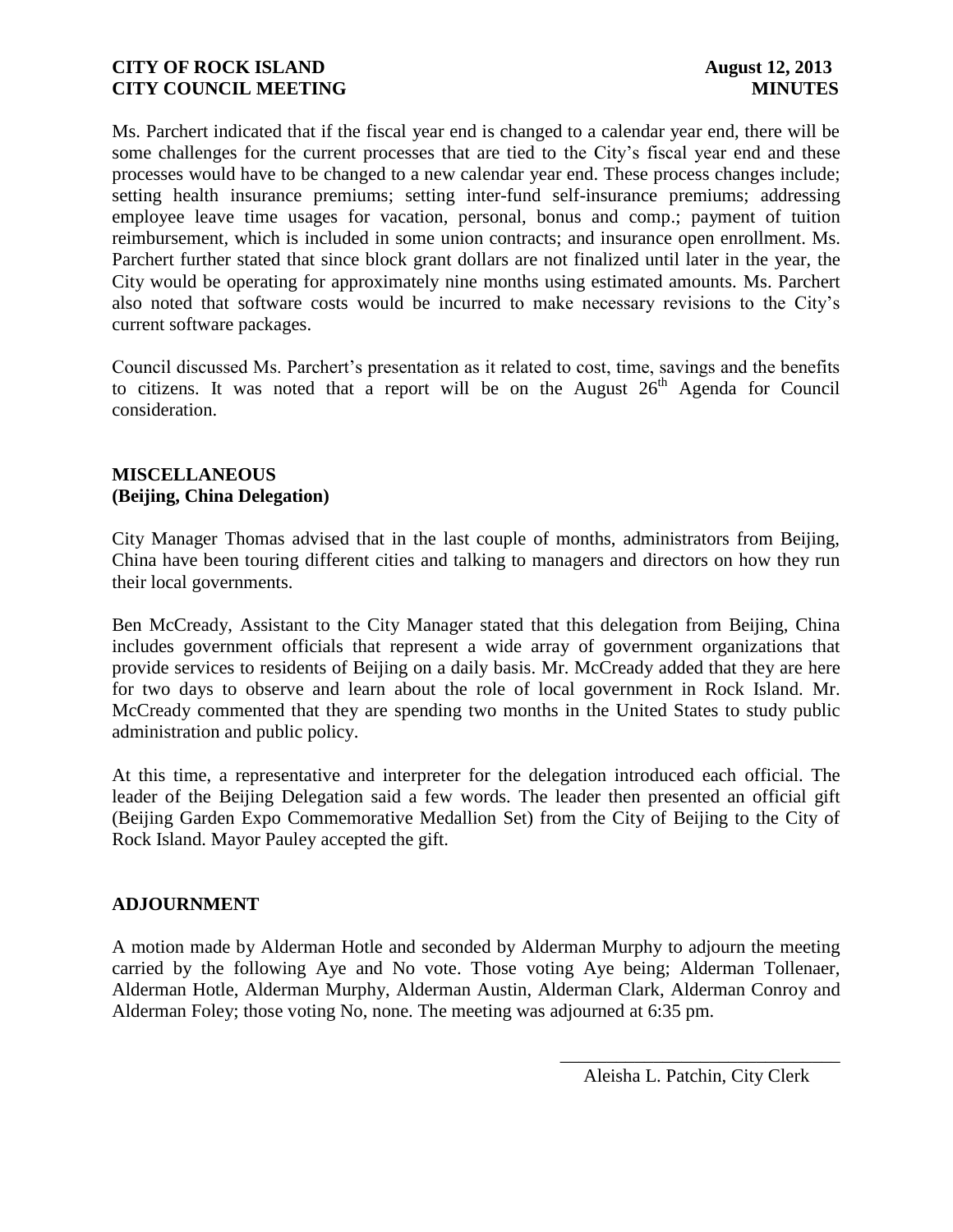Rock Island City Council met in regular session at 6:45 pm in Council Chambers of Rock Island City Hall. Present were Mayor Dennis E. Pauley presiding, and Aldermen Stephen L. Tollenaer, Kate Hotle, Joy Murphy, Charles O. Austin III, Ivory D. Clark, David Conroy and P.J. Foley. Also present were City Manager Thomas Thomas and City Attorney Ted Kutsunis.

### Introductory Proceedings

Mayor Pauley called the meeting to order and led in the Pledge of Allegiance. Alderman Murphy gave the Invocation.

### Agenda Item #5 **Minutes of the meeting of July 22, 2013.**

A motion was made by Alderman Foley and seconded by Alderman Hotle to approve the minutes of the meeting of July 22, 2013 as printed. The motion carried by the following Aye and No vote; those voting Aye being; Alderman Tollenaer, Alderman Hotle, Alderman Murphy, Alderman Austin, Alderman Clark, Alderman Conroy and Alderman Foley; those voting No, none.

### Agenda Item #6 **Update Rock Island by Mayor Pauley.**

Mayor Pauley stated that the City of Rock Island is preparing a City-wide comprehensive plan long-range plan that serves as the City's official guide for future community growth, development and policy direction over a 20-year timeframe. Once adopted, the plan will function as a blueprint for City staff and local decision makers to help them achieve long-term community objectives. Mayor Pauley advised that the City is seeking citizen input in the planning process. Receiving community feedback is extremely valuable to have during the early stages of a planning process. We encourage residents to take advantage of this opportunity to share their thoughts and opinions about the present and future state of our City. It was noted that residents are encouraged to complete an online community survey at [www.rigov.org/CommunitySurvey.](http://www.rigov.org/CommunitySurvey) The survey will be available through the end of August. Mayor Pauley stated that if anyone is interested in completing the survey, but does not have access to a computer, please visit any of the three Rock Island Public Library branches or the Martin Luther King Jr. Community Center to access a computer. It was noted that more information on upcoming opportunities where community members can give input into the planning process will be listed on the City's website and Facebook page.

Mayor Pauley advised that the Landing at Schwiebert Park is a 23 slip transient marina to be constructed under a \$1.5 million Boater Infrastructure Grant from the US Fish and Wildlife Service plus local downtown TIF funding. The Mayor added that the Boater Infrastructure Grant (BIG-P) program is a federally administrated program, initiated by the boating community and funded through boater user fees with grants from the Sport Fish Restoration and Boating Trust Fund. Mayor Pauley indicated that the transient marina is designed to provide boating destinations and infrastructure for boats 26 feet or longer, and to spur economic activity in the downtown Rock Island area. It was noted that the marina is located at the downstream outlet of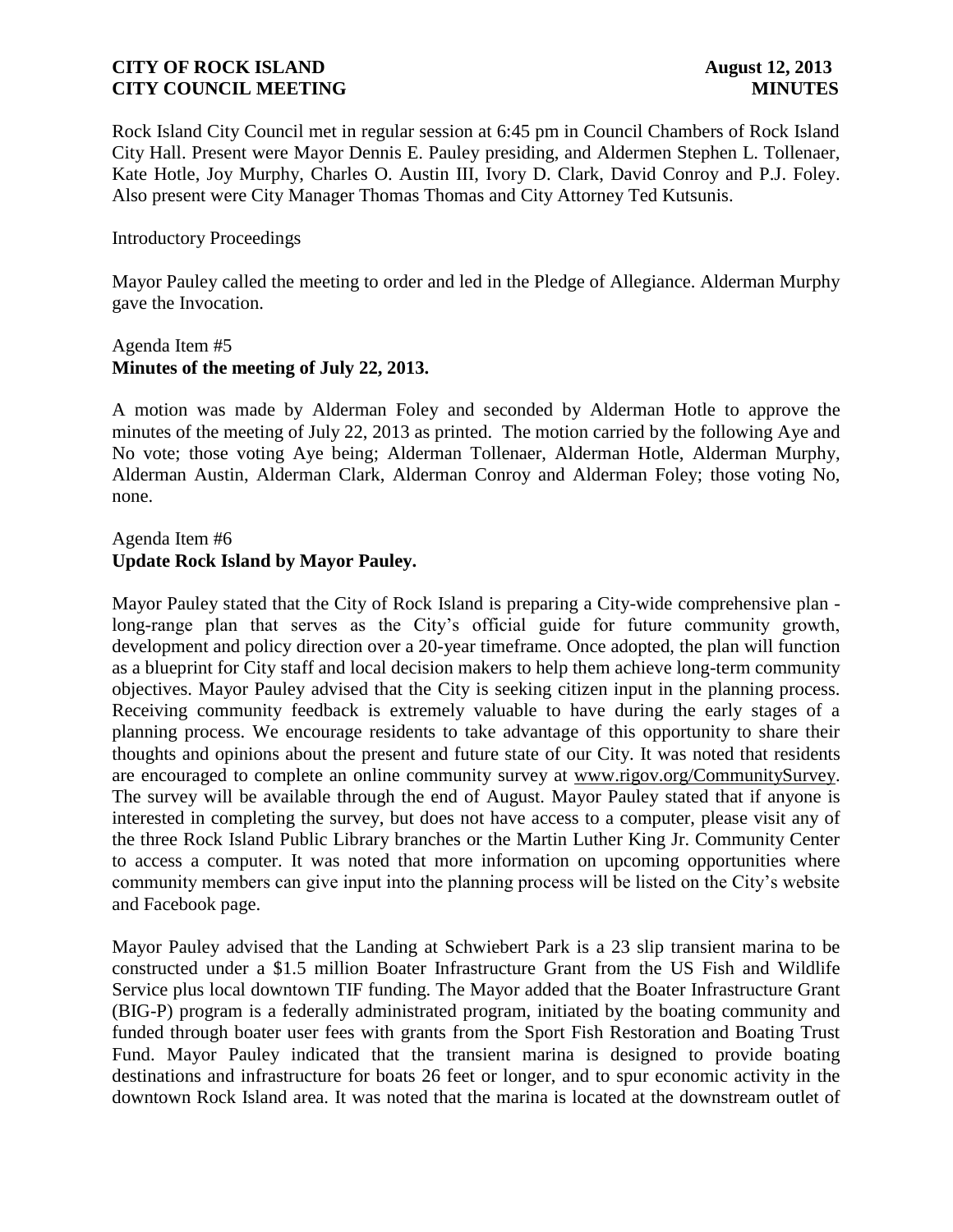Sylvan Slough, in an area close to Schwiebert Park. The marina is designed to have minimal impact on mussels. Mayor Pauley stated that construction of the marina is expected to be completed in the fall of 2013, with an opening for boater use in the spring of 2014.

Mayor Pauley advised that it's that time of year when Quad City residents take the opportunity to nominate people who have made outstanding contributions in their community through an act or deed. The Community Caring Conference is accepting nominations for their annual Community Hero Awards, which will be presented at a banquet on Thursday, October  $10<sup>th</sup>$  at the Plumbers and Pipefitters Local 25, 4600  $46<sup>th</sup>$  Avenue in Rock Island. Mayor Pauley stated that you can nominate someone who you believe is a Community Hero by visiting the CCC web page at www.ricaring.org and clicking on the July Newsletter link. The nomination form is on the second page of that newsletter.

Mayor Pauley stated that the City of Rock Island invites you to participate in the 29<sup>th</sup> Annual Old-fashioned Labor Day Parade scheduled for Monday, September 2, 2013. Build a float, enter your business vehicle, organization, school, church van or simply walk the parade route. All clowns, hula-dancers, neighborhood groups, families, schools, church and civic groups are welcome to join the fun! Mayor Pauley commented that this year's parade theme is "Celebrating" You!" What in your life in Rock Island do you wish to celebrate in the Parade? You have endless choices. Go to [www.rigov.org](http://www.rigov.org/) under City Clicks to find an entry form. It was noted that entry forms are due by August 19, 2013. Questions, call Mary Chappell at (309) 732-2923.

# Agenda Item #7 **Announcement of the 2013 Citizen of the Year Winners.**

Alderman Chuck Austin, Co-Chairman of the Citizen of the Year Committee announced the honorees for the 2013 Citizen of the Year. Alderman Austin stated that he and Alderman Murphy had the pleasure of being on the Citizen of the Year Committee this year. Alderman Austin noted that there are eight (8) categories for Citizen of the Year. The first seven (7) categories recognize citizens who live in Rock Island and include Business, Professional, Education, Organization, Individual, City Employee and Youth. The final category, Honorary Citizen, recognizes an individual that does not live in Rock Island.

The winners of the eight (8) categories are as follows: Business - Unley Marine LLC; Professional - Daniel Moore; Education - Nancy Wolber; Organization - Church of Peace; Individual - Moses Robinson; City Employee - Bill Nelson; Youth - Abbey Johnson; and Virginia Jarrett won for Honorary Citizen.

Alderman Austin advised that the overall 2013 Citizen of the Year will be named on Monday, August 26, 2013 at the Council meeting. Alderman Austin noted that prior to the Council meeting, a reception will be held at 6:15 pm for the winning recipients. Alderman Austin added that all of the winners will ride in the Labor Day Parade on Monday, September 2, 2013. It was noted that the overall Citizen of the Year will be the Grand Marshal of the parade.

# Agenda Item #8 **Presentation of the Martin Luther King Center Lockhart Scholarship Award**.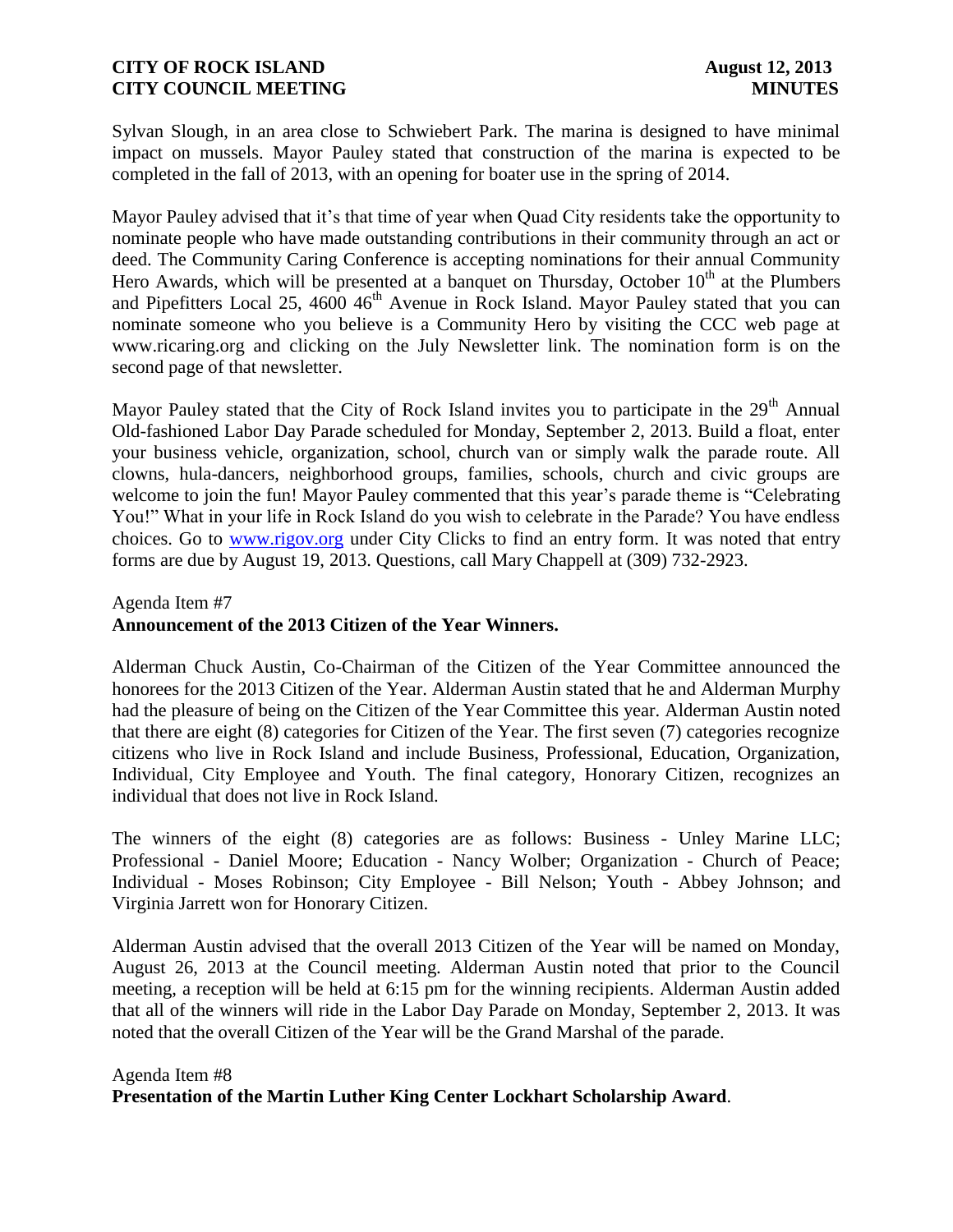Rev. Dwight Ford, Director of the Martin Luther King Center stepped forward. Rev. Ford stated that the ML Lockhart fund was initiated in the name of ML Lockhart who was the first director of the Martin Luther King Jr. Community Center. Rev. Ford advised that each year, the scholarship is awarded to a Rock Island High School Senior with a grade point average of at least 2.5 and who has gained acceptance into a college or university of their choice. Rev. Ford stated that the recipient of the scholarship award this year will attend Western Illinois University in Macomb, IL and plans to major in Nursing. Rev. Ford presented the 2013 ML Lockhart Scholarship award to Miss Dominique Butler.

Miss Butler stated that it is a blessing and honor and thanked Rev. Ford, the King Center and Council for this opportunity.

# Agenda Item #9 **Presentation of Tell on Your Neighbor Awards by the Beautification Commission.**

Beautification Commission member Bob Towler stepped forward and Mayor Pauley joined Mr. Towler at the podium to present the Tell on Your Neighbor Awards. Mr. Towler stated that this is the  $39<sup>th</sup>$  annual Tell on Your Neighbor contest. It was noted that the purpose of the contest is to recognize residents who show pride in their homes and neighborhoods by keeping neat and well maintained yards.

Mr. Towler then named the recipients of the Residential Beautification Award. The winners are as follows; Marcia Stradley; LouAnn Roach; Mike & Kim Brozovich; Pat & Mark Johnson; Connie Moran; Kenneth Watts; Dean Thomer; Sojourn Shelton; Roger & Dorothy Forrest; Nicolasa & Sanchez I Casco; John & Diane Breckle; Louise Tyler; Brian & Jessica Reimer; Terri & Kari Hanson; Jeffery Holland; James Sterling; Nancy Patton; Vern Race; Dennis Harker; Benjie & Denise Wolter; Paul & Molly Foley; Mary Langdon; Joseph Conicella; Sharon Cramer; Doreen Sartor; Dean & Lois Wallarab; Jennifer Geis; Kenneth Crawford; Jeanne Cupp; Michael & Lois Woods; Mary Nelson; Ronald & Christine Hudson; Mark & Deb Lang; Richard & Juanita Iverson; Don & Kathy Yadon; Randall Wright; James Mundy; Tracy Goldsberry; James Nelson; Efrain Oviedo; Michael Kargl; and Mike & Jackie Hannah. After the awards, pictures were taken with Mayor Pauley.

### Agenda Item #10

# **A Special Ordinance authorizing acquisition of property from the Loyal Order of Moose, Rock Island Lodge #190 in the amount of \$100,000.00**.

A motion was made by Alderman Tollenaer and seconded by Alderman Foley to consider, suspend the rules and pass the ordinance. The motion carried by the following Aye and No vote; those voting Aye being; Alderman Tollenaer, Alderman Hotle, Alderman Murphy, Alderman Austin, Alderman Clark, Alderman Conroy and Alderman Foley; those voting No, none.

### Agenda Item #11

**A Special Ordinance establishing Type A residential permit parking only area on 15th Street between 15th and 16th Avenues.**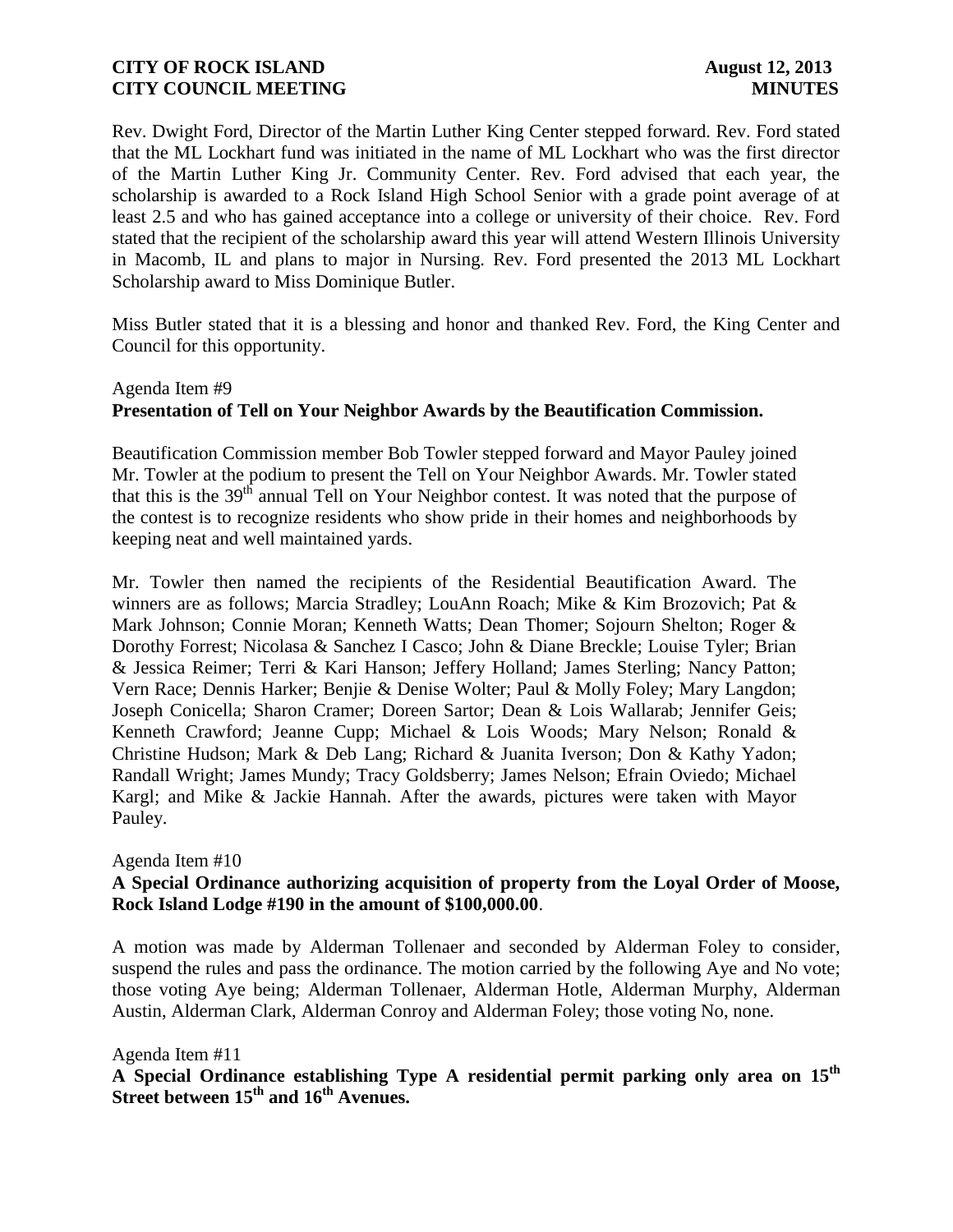It was moved by Alderman Clark and seconded by Alderman Foley to consider, suspend the rules and pass the ordinance. The motion carried by the following Aye and No vote; those voting Aye being; Alderman Tollenaer, Alderman Hotle, Alderman Murphy, Alderman Austin, Alderman Clark, Alderman Conroy and Alderman Foley; those voting No, none.

### Agenda Item #12 **A Special Ordinance establishing a no parking zone on the west side of 35th Street between 12th and 14th Avenues.**

A motion was made by Alderman Hotle and seconded by Alderman Foley to consider, suspend the rules and pass the ordinance. The motion carried by the following Aye and No vote; those voting Aye being; Alderman Tollenaer, Alderman Hotle, Alderman Murphy, Alderman Austin, Alderman Clark, Alderman Conroy and Alderman Foley; those voting No, none.

### Agenda Item #13

# **A Special Ordinance establishing control of parking on private property at 2103 5th Avenue**.

It was moved by Alderman Foley and seconded by Alderman Hotle to consider, suspend the rules and pass the ordinance. The motion carried by the following Aye and No vote; those voting Aye being; Alderman Tollenaer, Alderman Hotle, Alderman Murphy, Alderman Austin, Alderman Clark, Alderman Conroy and Alderman Foley; those voting No, none.

Agenda Item #14 **CLAIMS**

It was moved by Alderman Austin and seconded by Alderman Clark to accept the following reports and authorize payments as recommended. The motion carried by the following Aye and No vote; those voting Aye being; Alderman Tollenaer, Alderman Hotle, Alderman Murphy, Alderman Austin, Alderman Clark, Alderman Conroy and Alderman Foley; those voting No, none.

> a. Report from the Human Resources Department regarding payment in the amount of \$8,312.51 to Kutsunis and Weng P.C. for legal services rendered for the month of July 2013.

> b. Report from the Public Works Department regarding payment #22 in the amount of \$1,242,190.05 to Civil Constructors, Inc. for services provided for the Wet Weather Treatment System project.

> c. Report from the Public Works Department regarding payment #1 in the amount of \$17,910.00 to Valley Construction for services provided for the Rock Island Landing at Schwiebert Park project.

> d. Report from the Public Works Department regarding payment #2 in the amount of \$38,722.50 to A.J. Excavating for services provided for the  $3<sup>rd</sup>$  Avenue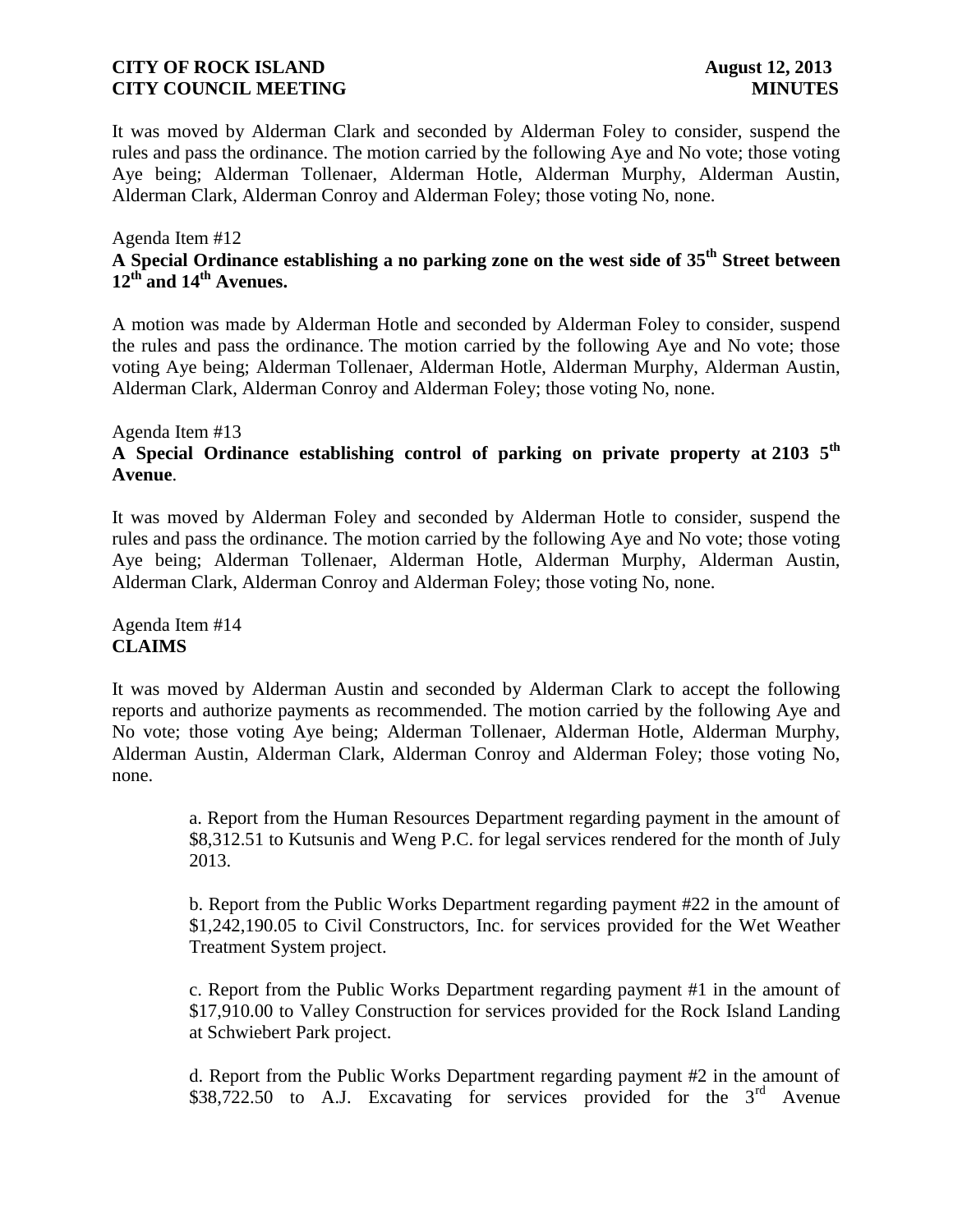Reconstruction:  $24<sup>th</sup>$  to  $25<sup>th</sup>$  Street project.

e. Report from the Public Works Department regarding payment #2 in the amount of \$203,776.90 to Walter D. Laud for services provided for the Rock Island Parkway Improvements project.

f. Report from the Public Works Department regarding payment #2 in the amount of \$219,868.95 to Walter D. Laud for services provided for the  $5<sup>th</sup>$  Street Reconstruction:  $18<sup>th</sup>$  Avenue to  $26<sup>th</sup>$  Avenue project.

g. Report from the Public Works Department regarding payment #1 in the amount of \$51,195.12 to Davenport Electric Contract Company for services provided for the Fiber Optic Phase 6 project.

### Agenda Item #15

# **Claims for the weeks of July 19 through July 25 in the amount of \$4,480,935.21, July 26 through August 1 in the amount of \$655,139.52 and August 2 through August 8 in the amount of \$553,646.70.**

 Alderman Hotle moved and Alderman Foley seconded to allow the claims. The motion carried by the following Aye and No vote; those voting Aye being; Alderman Tollenaer, Alderman Hotle, Alderman Murphy, Alderman Austin, Alderman Clark, Alderman Conroy and Alderman Foley; those voting No, none.

Agenda Item #16

# **Payroll for the weeks of July 8 through July 21 in the amount of \$1,338,292.31 and July 22 through August 4 in the amount of \$1,296,309.68.**

 It was moved by Alderman Conroy and seconded by Alderman Foley to allow the payroll. The motion carried by the following Aye and No vote; those voting Aye being; Alderman Tollenaer, Alderman Hotle, Alderman Murphy, Alderman Austin, Alderman Clark, Alderman Conroy and Alderman Foley; those voting No, none.

Agenda Item #17

# **Report from the Fire Department regarding the purchase of personal protective equipment from Municipal Emergency Services, Inc in the amount of \$19,150.38.**

Alderman Foley moved and Alderman Hotle seconded to approve the purchase as recommended. The motion carried by the following Aye and No vote; those voting Aye being; Alderman Tollenaer, Alderman Hotle, Alderman Murphy, Alderman Austin, Alderman Clark, Alderman Conroy and Alderman Foley; those voting No, none.

Agenda Item #18

**Report from the Information Technology Department regarding the purchase and maintenance of five Toshiba copier/printers from Office Machine Consultants in the amount of \$34,163.00.**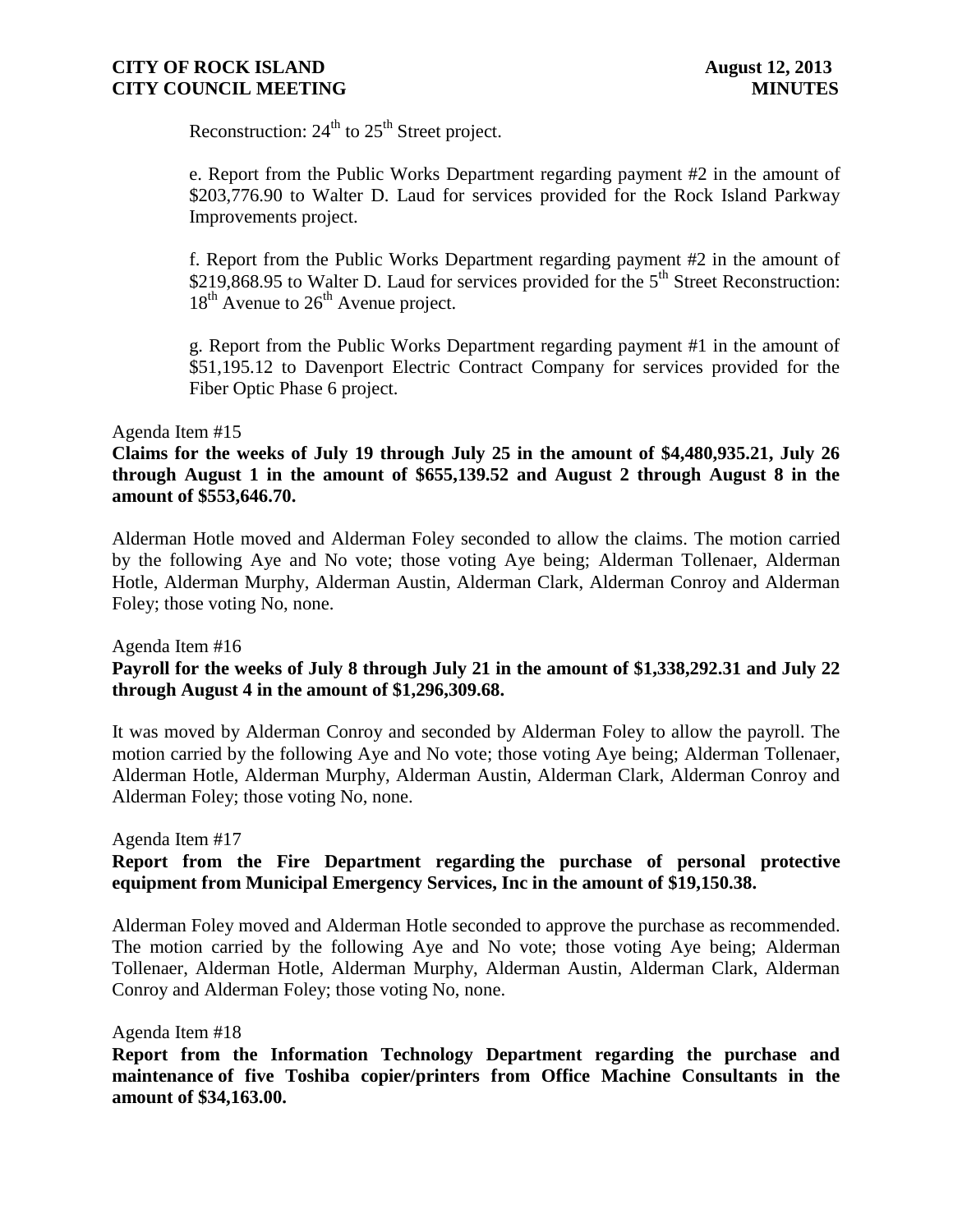It was moved by Alderman Foley and seconded by Alderman Hotle to approve the purchase as recommended and authorize the City Manager to execute the maintenance agreement. The motion carried by the following Aye and No vote; those voting Aye being; Alderman Tollenaer, Alderman Hotle, Alderman Murphy, Alderman Austin, Alderman Clark, Alderman Conroy and Alderman Foley; those voting No, none.

### Agenda Item #19

**Report from the Public Works Department regarding the purchase of a 2013 Pierce Arrow 105 ft Aerial truck from Global Emergency Products, Inc. in the amount of \$835,000.00, recommending that the 1994 Spartan Aerial truck be declared as surplus and traded-in and a budget adjustment increasing the Fleet Services fund in the amount of \$835,000.00.**

Alderman Conroy moved and Alderman Foley seconded to approve the purchase as recommended, authorize trade-in, approve the budget increase and refer to the City Attorney for an ordinance.

Discussion followed. Alderman Murphy inquired upon Fire Chief James Fobert to explain the difference between the price of a demo and the price of a new truck.

Chief Fobert stated that this is a stock unit. Chief Fobert discussed the process as it related to the replacement of the current truck. Chief Fobert commented that a committee was formed, which included firefighters and they researched this project. Fire Chief Fobert further discussed the process as it related to the vendor selection, cost and type of truck to be purchased.

Fire Chief Fobert reiterated that this is a stock unit and not a demo. The Chief further stated that the price of the vehicle is \$835,000.00. Chief Fobert commented that this truck will enhance Fire services.

Alderman Austin inquired as to where the funding is coming from. Fire Chief Fobert stated that the funding is coming from Fleet Services.

Public Works Director Randy Tweet stated that it came from cash reserves. Mr. Tweet added that originally it was forecast to be bid this fiscal year, but to not be purchased until next fiscal year. Council and Mr. Tweet further discussed this item.

After discussion, the motion carried by the following Aye and No vote; those voting Aye being; Alderman Tollenaer, Alderman Hotle, Alderman Murphy, Alderman Austin, Alderman Clark, Alderman Conroy and Alderman Foley; those voting No, none.

### Agenda Item #20

**Report from the Public Works Department regarding bids for the purchase of 150,000 paper yard waste bags for the 2013 Free Leaf Pickup Program, recommending the bid be awarded to Pabco Industries, LLC in the amount of \$49,350.00.**

It was moved by Alderman Foley and seconded by Alderman Murphy to award the bid as recommended and authorize purchase. The motion carried by the following Aye and No vote;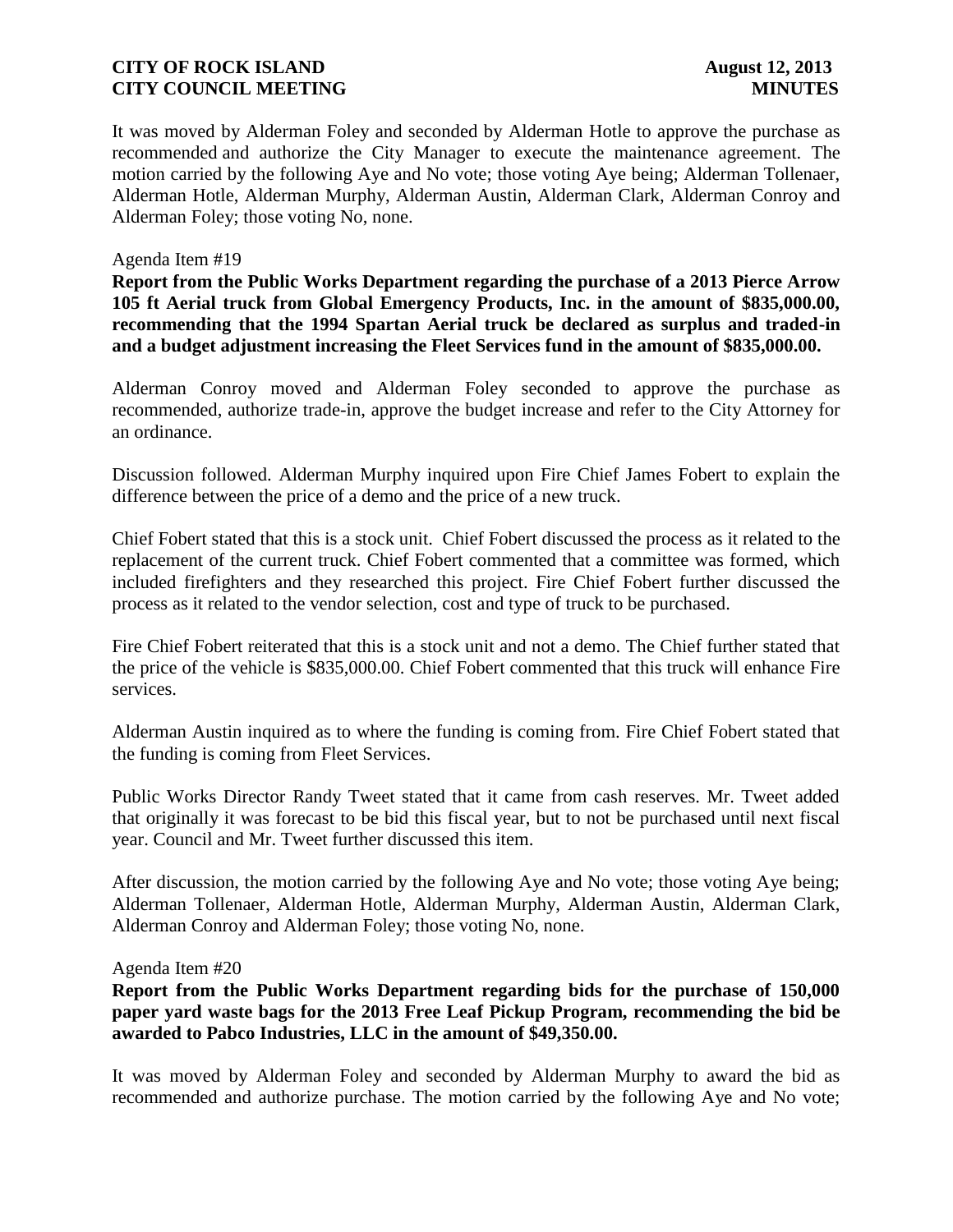those voting Aye being; Alderman Tollenaer, Alderman Hotle, Alderman Murphy, Alderman Austin, Alderman Clark, Alderman Conroy and Alderman Foley; those voting No, none.

### Agenda Item #21

# **Report from the Public Works Department regarding bids for the purchase of fleet software, recommending the bid be awarded to Asset Works, Inc. in an amount not to exceed \$153,580.00.**

Alderman Foley moved and Alderman Hotle seconded to award the bid, approve the purchase as recommended and authorize the City Manager to execute the contract documents. The motion carried by the following Aye and No vote; those voting Aye being; Alderman Tollenaer, Alderman Hotle, Alderman Murphy, Alderman Austin, Alderman Clark, Alderman Conroy and Alderman Foley; those voting No, none.

### Agenda Item #22

**Report from the Community and Economic Development Department regarding bids for Phase II Environmental Site Assessment for the proposed police station development between 12th and 13th Streets and 5th and 7th Avenues, recommending the bid be awarded to EnviroNet, Inc. in the total amount of \$16,555.00.** 

It was moved by Alderman Murphy and seconded by Alderman Hotle to award the bid as recommended and authorize the City Manager to execute the contract documents. The motion carried by the following Aye and No vote; those voting Aye being; Alderman Hotle, Alderman Murphy, Alderman Austin, Alderman Clark, Alderman Conroy and Alderman Foley; those voting No, Alderman Tollenaer.

### Agenda Item #23

### **Report from the Community and Economic Development Department regarding a development agreement with Kinseth Hospitality Companies for assistance with the Holiday Inn roof project in the amount of \$150,000.00.**

Alderman Hotle moved and Alderman Foley seconded to approve the agreement as recommended and authorize the City Manager to execute the contract documents. The motion carried by the following Aye and No vote; those voting Aye being; Alderman Tollenaer, Alderman Hotle, Alderman Murphy, Alderman Austin, Alderman Clark, Alderman Conroy and Alderman Foley; those voting No, none.

### Agenda Item #24

# **Report from the Community and Economic Development Department regarding an agreement with Storino, Ramello & Durkin to perform legal work related to development matters, development agreements and TIF matters.**

It was moved by Alderman Murphy and seconded by Alderman Conroy to approve entering into an agreement with Storino, Ramello & Durkin as recommended and authorize the City Manager to execute the contract documents. The motion carried by the following Aye and No vote; those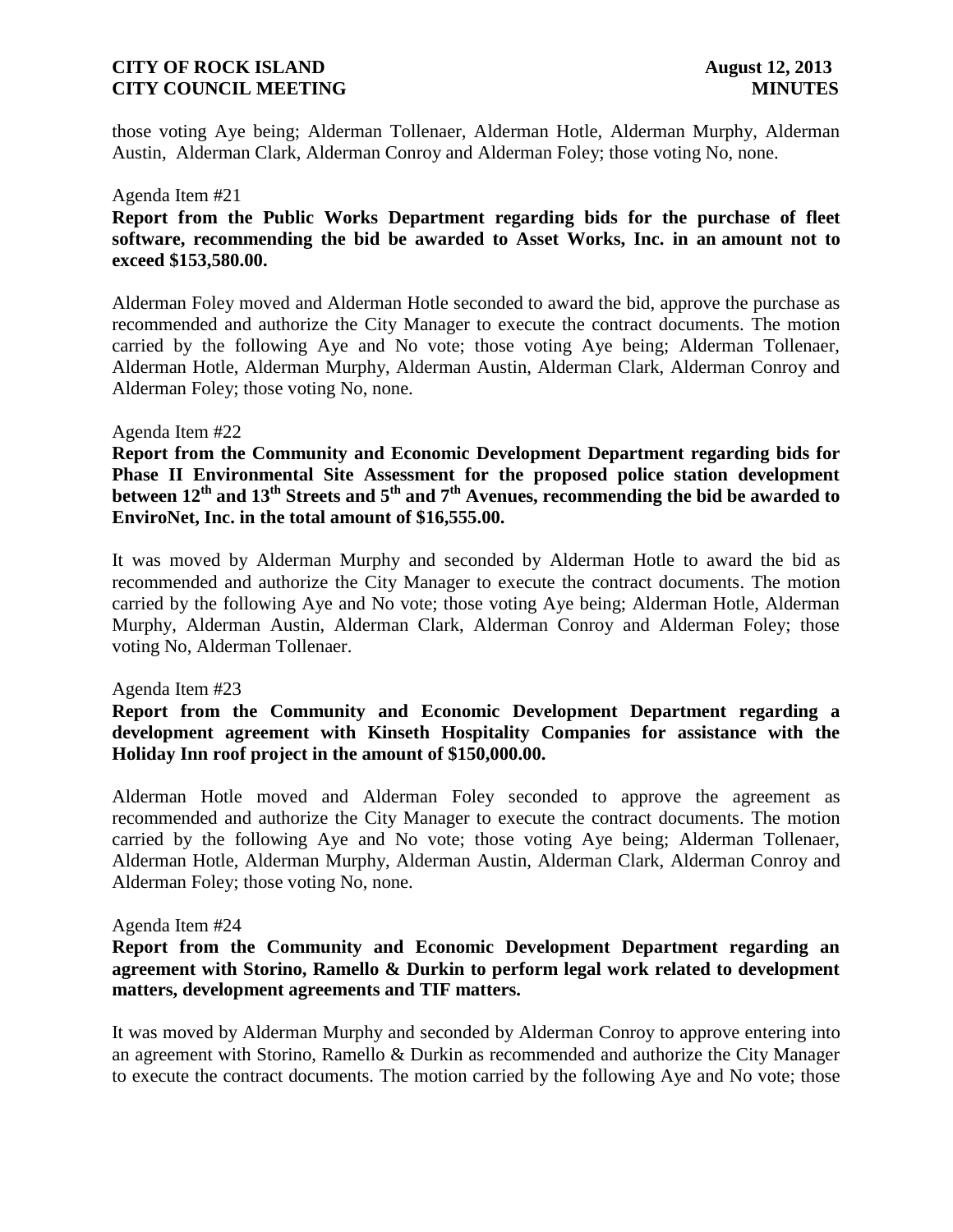voting Aye being; Alderman Tollenaer, Alderman Hotle, Alderman Murphy, Alderman Austin, Alderman Clark, Alderman Conroy and Alderman Foley; those voting No, none.

### Agenda Item #25

# **Report from the Community and Economic Development Department regarding a contract increase for additional services provided by Stanley Consultants, Inc for the Schwiebert Park Transient Dock project in the amount of \$9,633.42.**

Alderman Foley moved and Alderman Murphy seconded to approve the additional services as recommended and authorize payment. The motion carried by the following Aye and No vote; those voting Aye being; Alderman Tollenaer, Alderman Hotle, Alderman Murphy, Alderman Austin, Alderman Clark, Alderman Conroy and Alderman Foley; those voting No, none.

### Agenda Item #26

# **Report from the Community and Economic Development Department regarding a contract**  increase for additional services provided by Missman, Inc. for the 9<sup>th</sup> Street and 11<sup>th</sup> Street **Corridor Study in the amount of \$8,175.00.**

It was moved by Alderman Clark and seconded by Alderman Foley to approve the additional services as recommended and authorize payment. The motion carried by the following Aye and No vote; those voting Aye being; Alderman Tollenaer, Alderman Hotle, Alderman Murphy, Alderman Austin, Alderman Clark, Alderman Conroy and Alderman Foley; those voting No, none.

### Agenda Item #27

# **Report from the Community and Economic Development Department regarding a request from Habitat for Humanity Quad Cities for the donation of City owned property at 920 6 th Street to build a new home.**

Alderman Hotle moved and Alderman Clark seconded to approve the donation request as recommended, authorize the City Manager to execute the contract documents and refer to the City Attorney for an ordinance. The motion carried by the following Aye and No vote; those voting Aye being; Alderman Tollenaer, Alderman Hotle, Alderman Murphy, Alderman Austin, Alderman Clark, Alderman Conroy and Alderman Foley; those voting No, none.

### Agenda Item #28 **Report from the Finance Department regarding a Special Ordinance amending Chapter 2, Article V, Division 1, Sec. 2-155 of the Code of Ordinances regarding returned checks.**

It was moved by Alderman Murphy and seconded by Alderman Foley to consider, suspend the rules and pass the ordinance. The motion carried by the following Aye and No vote; those voting Aye being; Alderman Tollenaer, Alderman Hotle, Alderman Murphy, Alderman Austin, Alderman Clark, Alderman Conroy and Alderman Foley; those voting No, none.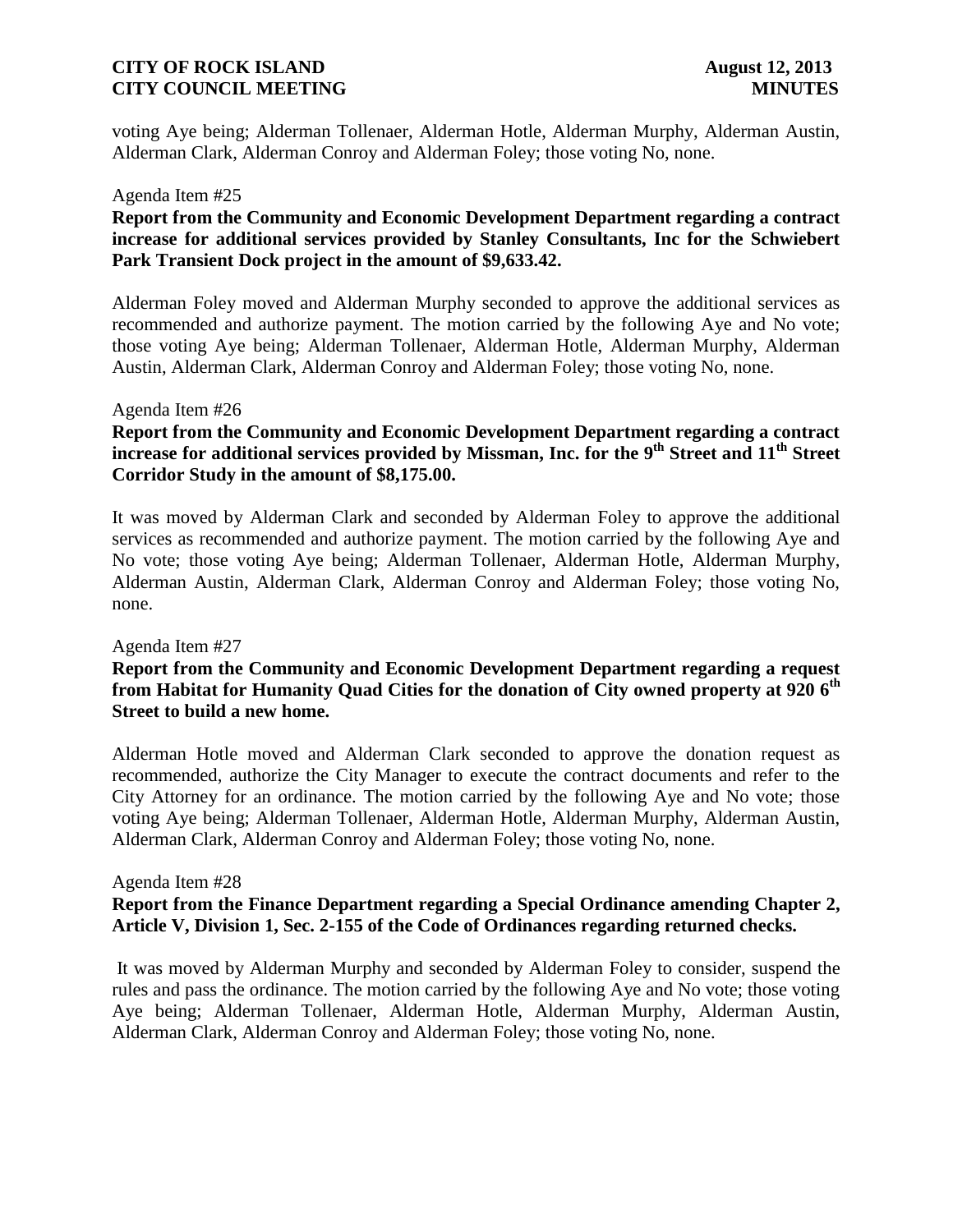### Agenda Item #29

**Report from the Community and Economic Development Department regarding the Transportation Alternative Program (TAP) Grant, recommending submittal of the TAP grant application and provide a letter of support for the projects as outlined in the report**.

Alderman Murphy moved and Alderman Hotle seconded to approve submittal of the grant application as recommended and authorize the letter of support.

Discussion followed. Alderman Austin inquired as to who signs the letters of support. Mayor Pauley stated he generally signs the letters of support.

After discussion, the motion carried by the following Aye and No vote; those voting Aye being; Alderman Tollenaer, Alderman Hotle, Alderman Murphy, Alderman Austin, Alderman Clark, Alderman Conroy and Alderman Foley; those voting No, none.

### Agenda Item #30

**Report from the Community and Economic Development Department regarding a request from the City for a rezoning from a R-3 (one and two family residence) district to a B-4 (highway/intensive business) district at 3917, 3923, 4003 and 4009 9th Street.**

It was moved by Alderman Conroy and seconded by Alderman Murphy to approve the rezoning as recommended and refer to the City Attorney for an ordinance. The motion carried by the following Aye and No vote; those voting Aye being; Alderman Tollenaer, Alderman Hotle, Alderman Murphy, Alderman Austin, Alderman Clark, Alderman Conroy and Alderman Foley; those voting No, none.

# Agenda Item #31 **Report from the Mayor regarding an appointment to the Citizen's Advisory Committee.**

Alderman Murphy moved and Alderman Hotle seconded to approve the appointment as recommended. The motion carried by the following Aye and No vote; those voting Aye being; Alderman Tollenaer, Alderman Hotle, Alderman Murphy, Alderman Austin, Alderman Clark, Alderman Conroy and Alderman Foley; those voting No, none.

Becca Skafidas was appointed to the Citizen's Advisory Committee.

### Agenda Item #32

### **Report from the City Clerk regarding a Resolution approving the full release of the listed Executive Session Minutes.**

It was moved by Alderman Hotle and seconded by Alderman Foley to approve the full release of the listed executive session minutes as recommended and adopt the resolution. The motion carried by the following Aye and No vote; those voting Aye being; Alderman Tollenaer, Alderman Hotle, Alderman Murphy, Alderman Austin, Alderman Clark, Alderman Conroy and Alderman Foley; those voting No, none.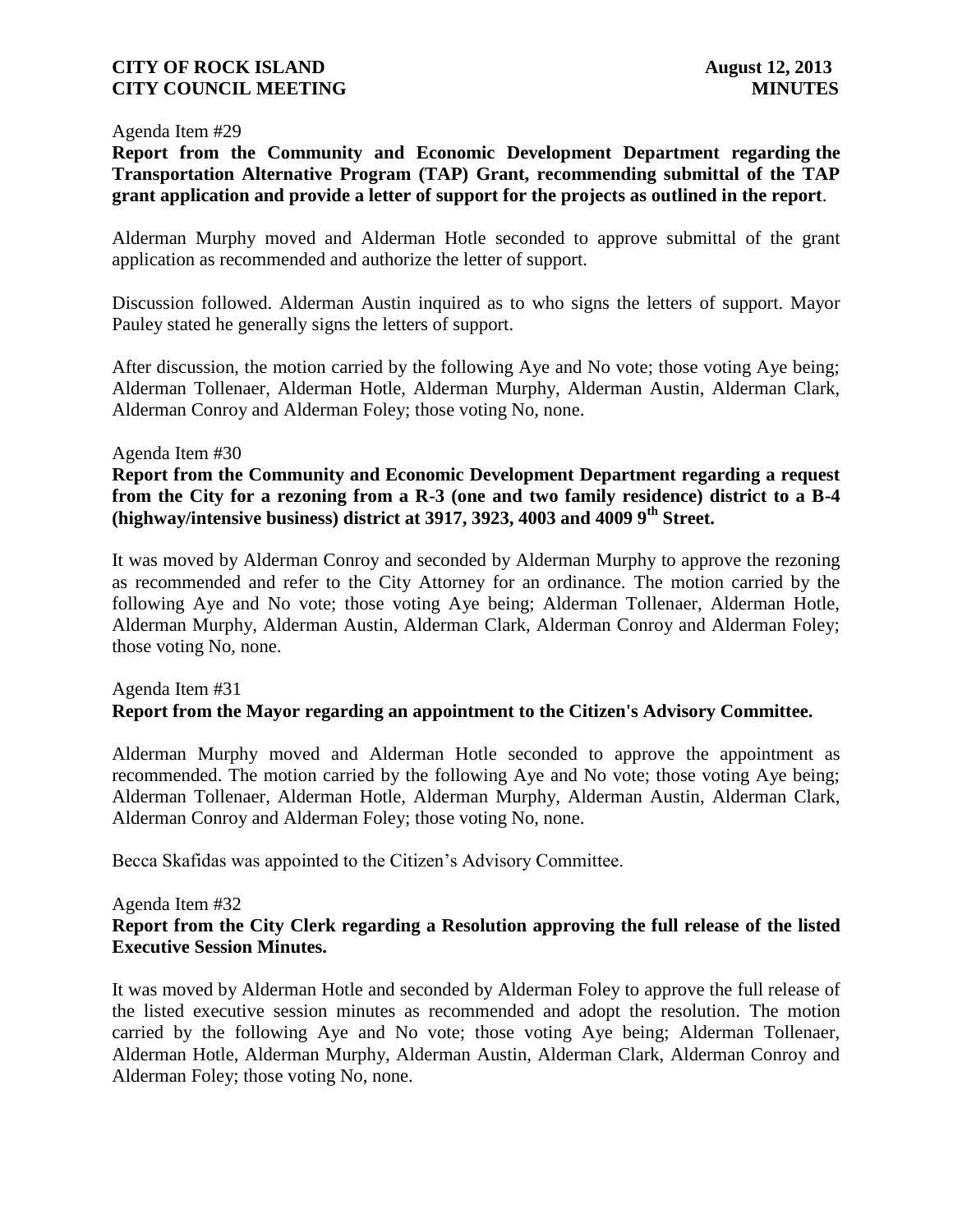### Agenda Item #33

**Report from the Martin Luther King Center regarding a street closing and sound amplification request for their 27th annual King Center Family Fun Day Celebration scheduled for Friday, August 30, 2013 through Sunday, September 1, 2013, requesting that food vendor and sound amplification fees be waived**.

Alderman Clark moved and Alderman Murphy seconded to approve the requests and waive the fees as recommended.

Alderman Austin inquired as to whether the dedication of the park would be part of the celebration.

Martin Luther King Center Director Rev. Dwight Ford stated yes. Mayor Pauley stated that the dedication would be held on that Saturday at 11:00 am.

After discussion, the motion carried by the following Aye and No vote; those voting Aye being; Alderman Tollenaer, Alderman Hotle, Alderman Murphy, Alderman Austin, Alderman Clark, Alderman Conroy and Alderman Foley; those voting No, none.

### Agenda Item #34

**Report from the City Clerk regarding a request from Second Baptist Church for a Street Closing at the corner of 10th Street between 5th Avenue and 7th Avenue and the corner of 6th Avenue and 11th Street, along with a Sound Amplification permit for their Family Picnic to be held on Saturday, August 17, 2013 from 11:00 am to 4:00 pm.**

It was moved by Alderman Clark and seconded by Alderman Foley to approve the requests as recommended. The motion carried by the following Aye and No vote; those voting Aye being; Alderman Tollenaer, Alderman Hotle, Alderman Murphy, Alderman Austin, Alderman Clark, Alderman Conroy and Alderman Foley; those voting No, none.

Agenda Item #35

# **Report from the City Clerk regarding an Activity permit application for the 29th annual Labor Day Parade to be held on Monday, September 2, 2013 from 9:30 am to noon**.

Alderman Hotle moved and Alderman Murphy seconded to approve the event as recommended. The motion carried by the following Aye and No vote; those voting Aye being; Alderman Tollenaer, Alderman Hotle, Alderman Murphy, Alderman Austin, Alderman Clark, Alderman Conroy and Alderman Foley; those voting No, none.

### Agenda Item #36

**Report from the City Clerk regarding a request from Kavanaugh's Hilltop Tavern to hold their first annual ½ Way to St. Pat's Day event outside on Saturday, September 28, 2013 from 6:00 pm to 10:00 pm at 1228 30th Street.**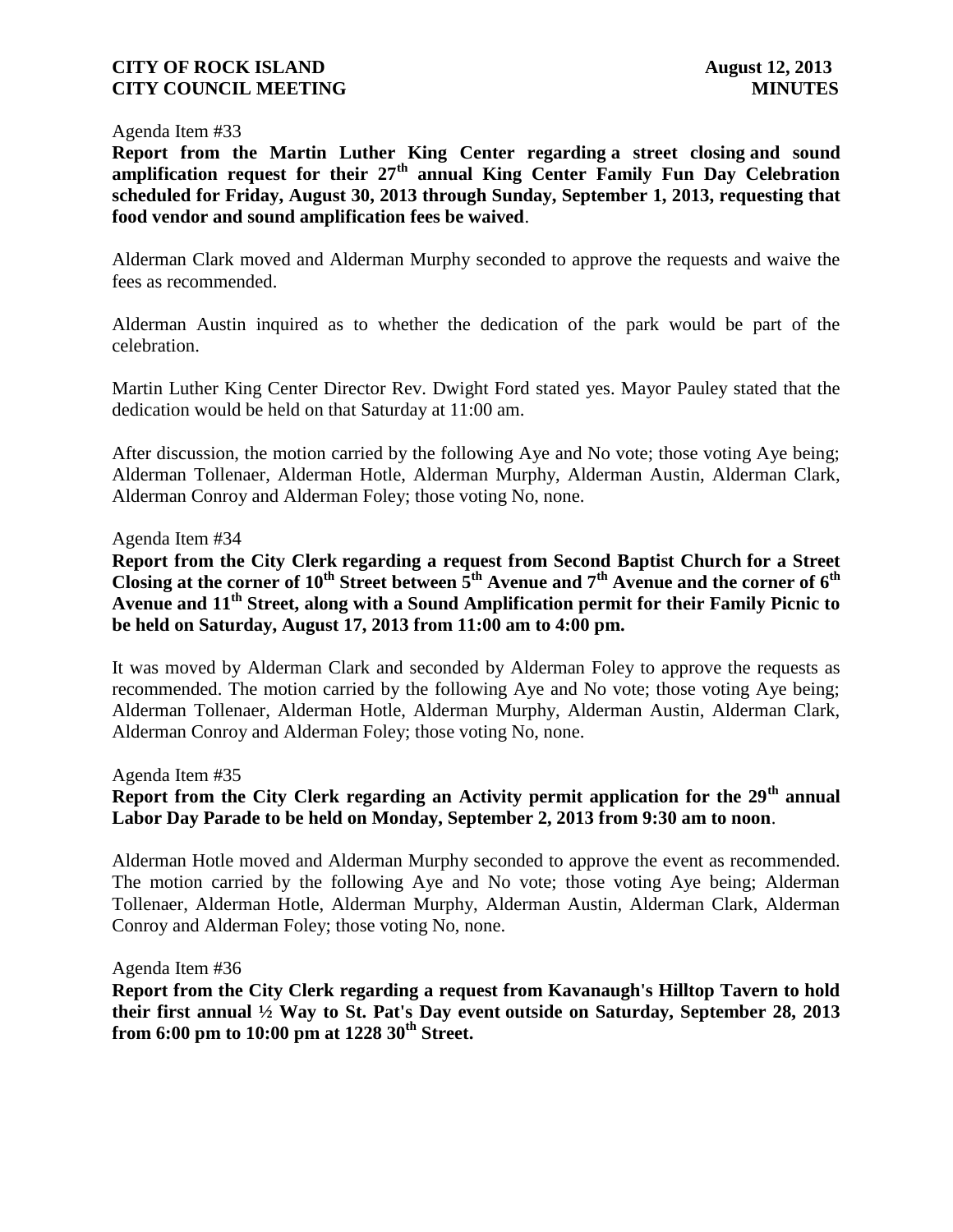It was moved by Alderman Foley and seconded by Alderman Hotle to approve the event as recommended, subject to complying with all liquor license regulations and subject to being closed down early if noise complaints are received.

Discussion followed. Alderman Conroy discussed the motions for events as it related to always putting in the language – if noise complaints are received. Alderman Conroy stated that he believed in the future that Council may want to look at making it a decibel level. Alderman Conroy further discussed this item.

After discussion, the motion carried by the following Aye and No vote; those voting Aye being; Alderman Tollenaer, Alderman Hotle, Alderman Murphy, Alderman Austin, Alderman Clark, Alderman Conroy and Alderman Foley; those voting No, none.

### Agenda Item #37

# **Report from the City Clerk regarding an Activity permit application from the Cornbelt Running Club to hold their 25th annual 5K and 10K Run on Sunday, September 15, 2013 from 8:00 am to 10:00 am.**

Alderman Hotle moved and Alderman Conroy seconded to approve the event as recommended. The motion carried by the following Aye and No vote; those voting Aye being; Alderman Tollenaer, Alderman Hotle, Alderman Murphy, Alderman Austin, Alderman Clark, Alderman Conroy and Alderman Foley; those voting No, none.

### Agenda Item #38

# **Report from the City Clerk regarding a request from Bill Anderson for a Street Closing at 23rd Street between 20 ½ Avenue and 2025 23rd Street for a block party, along with a sound amplification permit for Saturday, September 21, 2013 from 4:30 pm to midnight**.

It was moved by Alderman Foley and seconded by Alderman Hotle to approve the requests as recommended.

Discussion followed. Alderman Foley stated that this particular block party is in the northeast part of his ward. Alderman Foley added that it is a great opportunity for neighbors to come out and enjoy each other's company. Alderman Foley encouraged people to have block parties and invite the Council.

After more discussion, the motion carried by the following Aye and No vote; those voting Aye being; Alderman Tollenaer, Alderman Hotle, Alderman Murphy, Alderman Austin, Alderman Clark, Alderman Conroy and Alderman Foley; those voting No, none.

### Agenda Item #39

**Report from the City Clerk regarding a request from the Broadway Historic District Association for a Street Closing at 22nd Street between 7th Avenue and 9th Avenue, along with a Sound Amplification permit for their 25th Anniversary Celebration to be held on Saturday, September 28, 2013 from noon to 5:00 pm.**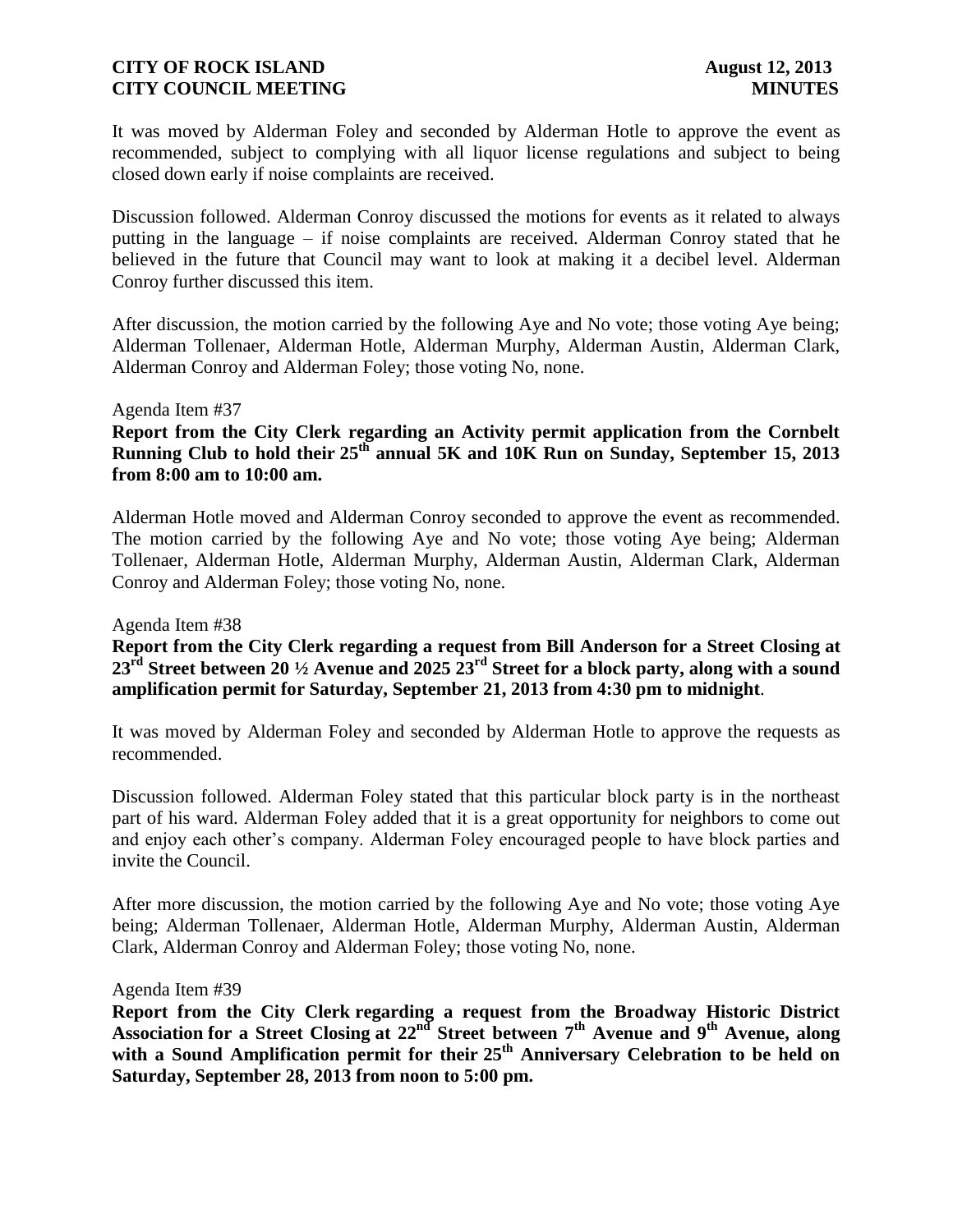Alderman Hotle moved and Alderman Clark seconded to approve the requests as recommended.

Comments followed. Alderman Hotle congratulated the Broadway Historic District Association on their  $25<sup>th</sup>$  Anniversary this September.

After comments, the motion carried by the following Aye and No vote; those voting Aye being; Alderman Tollenaer, Alderman Hotle, Alderman Murphy, Alderman Austin, Alderman Clark, Alderman Conroy and Alderman Foley; those voting No, none.

### Agenda Item #40

**Report from the City Clerk regarding three Sound Amplification permits for Augustana College to hold concerts outside on campus grounds on Saturday, August 24 and Tuesday, October 8, 2013 from 5:00 pm to midnight and Saturday, October 19, 2013 from noon to midnight.**

It was moved by Alderman Murphy and seconded by Alderman Foley to approve the sound amplification permits as recommended. The motion carried by the following Aye and No vote; those voting Aye being; Alderman Tollenaer, Alderman Hotle, Alderman Murphy, Alderman Austin, Alderman Clark, Alderman Conroy and Alderman Foley; those voting No, none.

### Agenda Item #41

**Report from the City Clerk regarding a request from Terry Anderson for a Street Closing at 21st Street between 16th Avenue and 17th Avenue on Sunday, October 6, 2013 from 4:00 pm to 6:00 pm for the Highland Park Historic Neighborhood Association's block party.**

Alderman Hotle moved and Alderman Foley seconded to approve the request as recommended. The motion carried by the following Aye and No vote; those voting Aye being; Alderman Tollenaer, Alderman Hotle, Alderman Murphy, Alderman Austin, Alderman Clark, Alderman Conroy and Alderman Foley; those voting No, none.

### Agenda Item #42

# **Report from the City Clerk regarding a request from the Platinum Hospitality Group, LLC (Gendler's - Black Ram) to have live music outside on the patio on Friday and Saturday nights from 11:00 am to 11:00 pm and on Thursdays and Sundays from 11:00 am to 10:00 pm beginning August 22 through October 12, 2013.**

It was moved by Alderman Conroy and seconded by Alderman Foley to approve the request as recommended, subject to complying with all liquor license regulations and subject to being closed down early if noise complaints are received.

Discussion followed. Mayor Pauley stated that on this particular item, there have been noise complaints on Thursday nights.

Alderman Conroy stated that on Thursday nights being done by 10:00 pm is reasonable. Alderman Conroy advised that he thinks Council needs to look at a decibel level to go along with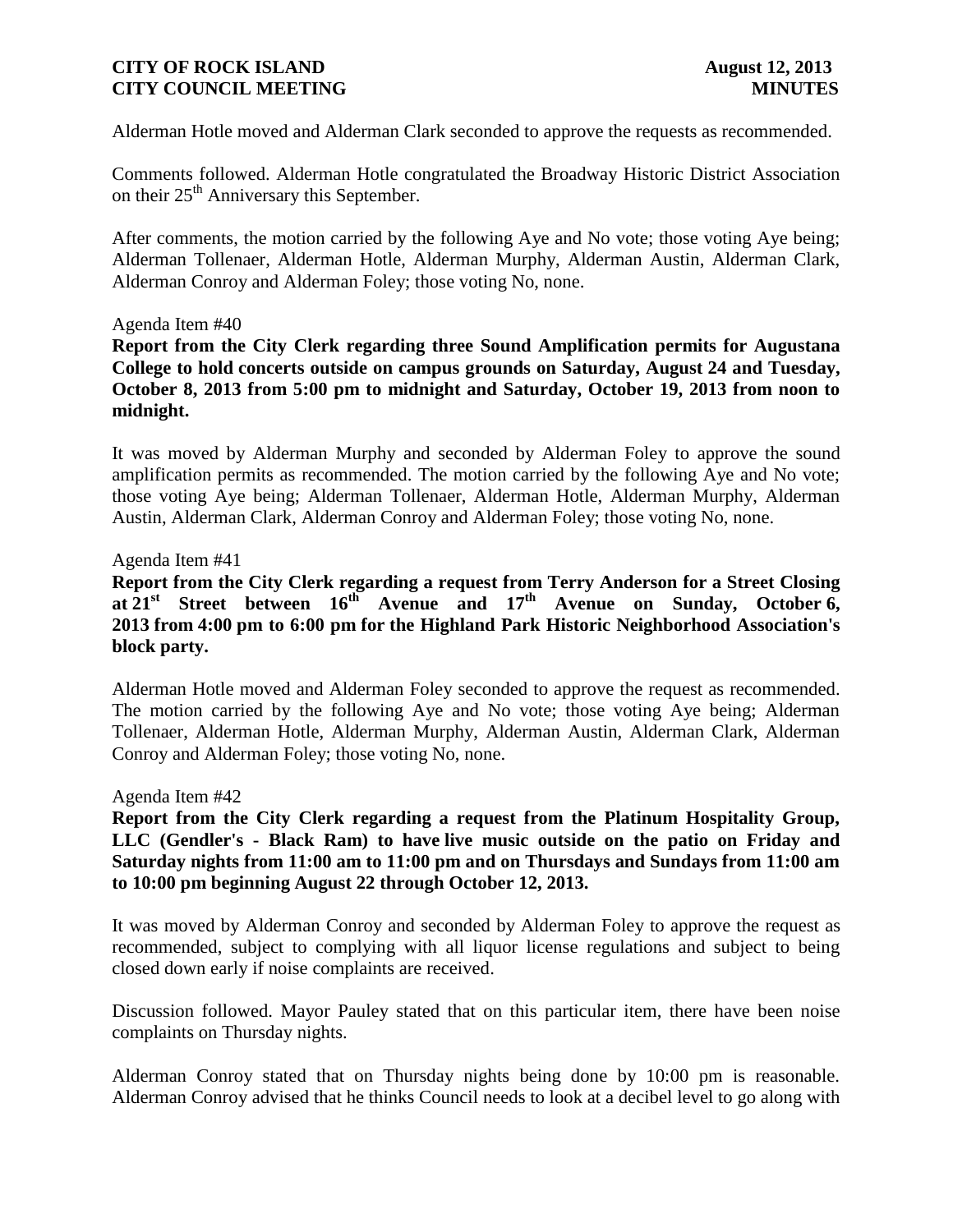it so that just not anyone can call and say they don't like the noise. Alderman Conroy stated that he wants to make sure that things are not shut down just because of one person. Alderman Conroy further discussed this issue.

Alderman Austin advised that he was there today. Alderman Austin stated that he stood at the fence using 75 ft. as the ordinance states for sound being thrown. Alderman Austin further discussed this issue. Alderman Austin stated that he agreed with Alderman Conroy's idea for a decibel level.

Alderman Austin inquired upon Police Chief Jeff VenHuizen as to whether the Police Department has something that they can use to measure the decibel level, and is it easier to enforce a complaint or a decibel level.

Police Chief VenHuizen advised that the Police Department does not have a decibel meter. Chief VenHuizen stated that a little bit of common sense has to go into play of what is reasonable regarding sound amplification. Chief VenHuizen added that often times, it is a judgment call that the officer has to make based on the complaint in regards to sound amplification. Police Chief VenHuizen further discussed this issue.

Council discussed this issue as it related to other events in the City concerning sound amplification.

Mayor Pauley stated that there have been complaints on Thursday nights regarding this item, and there probably will be more complaints this time. The Mayor added that the way the ordinance is written now, if there are complaints, the City has to act on them.

Mr. Dave Requet Jr. of 19250 Buysse Road, Coal Valley, IL stepped forward.

Alderman Austin inquired as to how critical the hours are from 8:00 pm to 10:00 pm on Thursday and Sunday nights.

Mr. Requet responded that Thursday is until 10:00 pm and Sunday is more for during the day. Mr. Requet added that they close down at 10:00 pm on Sunday through Thursday and they close in between 10:30 pm and midnight on Friday and Saturday.

Alderman Austin inquired that if they were to close at 8:00 pm on Thursday's would this hinder the opportunity to serve patrons.

Mr. Requet stated that at 8:00 pm, people are still coming in to eat and to enjoy the festivities. Mr. Requet added that college students start their weekend on Thursday nights.

Council discussed this issue as it related to complaints concerning sound amplification.

After discussion, the motion carried by the following Aye and No vote; those voting Aye being; Alderman Tollenaer, Alderman Hotle, Alderman Murphy, Alderman Austin, Alderman Clark, Alderman Conroy and Alderman Foley; those voting No, none.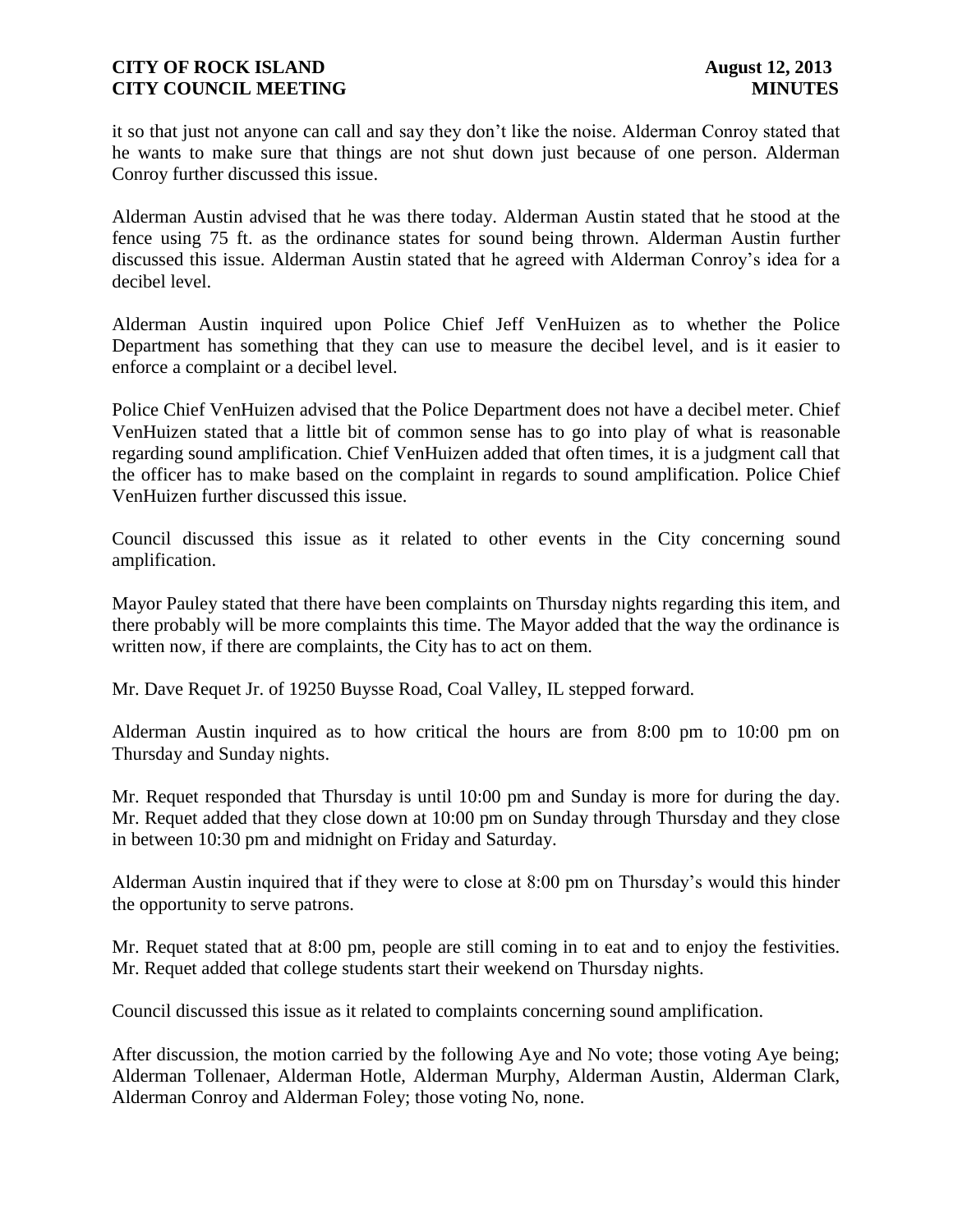Agenda Item #43 **Other Business.**

Alderman Conroy commented that Floatzilla is coming up this weekend.

Alderman Foley commented that Steve's Old Time Tap will be hosting the Irish Fest on Saturday from 1:00 pm to 8:00 pm. Alderman Foley added that all proceeds go to support the Irish Society as well as the parade that is held every St. Patrick's Day.

Mayor Pauley commented that the Jewish Feast-ival will be held on Sunday at 11:00 am. The Mayor added that it is an opportunity to tour the Jewish Center and enjoy some good food.

Alderman Austin stated that on Thursday, September  $5<sup>th</sup>$  at 6:30 pm, he will be hosting a Ward (community) meeting at 6:30 pm at the First Church of the Nazarene at  $38<sup>th</sup>$  Street and  $29<sup>th</sup>$ Avenue. Alderman Austin advised that this is an opportunity for anyone in the City to come and talk, listen or share. Alderman Austin added that City Manager Thomas Thomas, Community and Economic Development Director Jeff Eder, Police Chief Jeff VenHuizen and Mayor Pauley will be present to listen to citizens' concerns and answer questions.

Alderman Clark stated that a citizen in the community was lost recently. Alderman Clark stated that Sheila Wrenn was a very hardworking person for the community.

Alderman Foley stated that Carter LeBeau was also lost recently. Alderman Foley added that Mr. LeBeau was a great Quad Citian and an advocate for cycling.

Alderman Murphy discussed the ML Lockhart Scholarship award that Dominique Butler received earlier in the meeting. Alderman Murphy stated that it is nice to see such fine students coming out of Rock Island High School.

Alderman Murphy stated that earlier during the meeting, Council voted to assist a roof project for Kinseth Hospitality Companies. Alderman Murphy stated that they own the Holiday Inn. Alderman Murphy added that they have done a very nice job of renovating the hotel rooms.

Alderman Hotle commented on the Delegation from Beijing, China that came to Rock Island to learn about local government.

Alderman Murphy reminded everyone to shop Rock Island. Alderman Murphy stated that Herman's Inc. is family owned and operated and is located on Blackhawk Road. Alderman Murphy advised that they offer screen printing and embroidery, and they have a variety of clothing and accessories including t-shirts, sportswear, hats and outdoor gear. Alderman Murphy added that they have a design department. Alderman Murphy stated that anyone can go online and shop or shop in the store. Alderman Murphy noted that Herman's Inc. is really focused on customer service. Alderman Murphy encouraged everyone to shop local.

Ms. Caryl Altemus of 1821 9<sup>th</sup> Street stepped forward. Ms. Altemus discussed the west side of Rock Island as it related to the trash issue. Ms. Altemus stated that the trash condition has